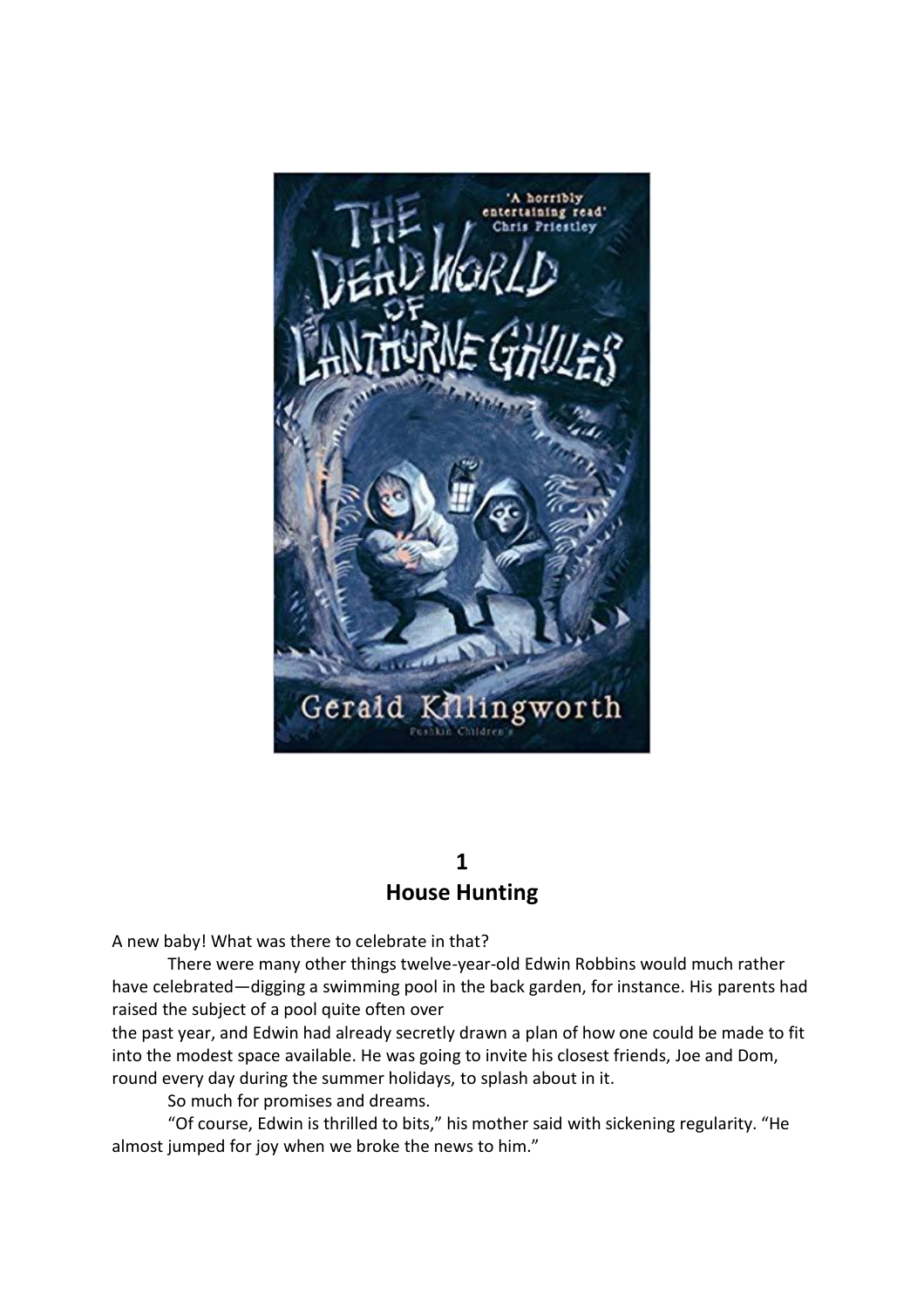How could she tell such lies? He hadn't smiled once since that black afternoon when they sat him down and told him that his longed-for little baby brother or sister was about to arrive in July—a whining, pooing, demanding creature that was far less fun than a pet.

*THRILLED*. *My armpits!* he wrote in giant letters in his diary. The "armpits" phrase was doing the rounds at school at the moment, and it seemed the only word which could begin to sum up his lack of enthusiasm for what was going to happen in three months' time.

Edwin's family celebrated the good news by visiting lots of relations, where the "thrilled to bits" lie was paraded around for everyone to admire. "You'll have to help look after the baby," said an aunt he now hated. His despair turned into a lump of lead in his stomach when all four grandparents told him he'd have to take a back seat and be a good brother. They never knew how close he was to shouting, "My Armpits!" at them. It wouldn't have done any good, so he just shrank into himself and planned how he could improve his tennis backhand.

At least he could take out his annoyance by hitting tennis balls as hard as possible at Joe and Dom. His parents had always wanted another child, he knew that, but they should have given up the idea when he was six or seven and not waited until he was a nearteenager.

Edwin tried to punish his father by saying, "You're nearly forty, Dad. I'm worried the baby's crying might send you deaf or round the bend."

Mr Robbins laughed. "Thanks for your concern, Edwin. I survived your constant howling, so I'm sure I'll be all right."

The visits and congratulations over "the wonderful news" eventually died down, and then there was the second bombshell. They were moving! It was, apparently, vital for this new intruder to have a bigger garden and it couldn't grow up anywhere near a main road.

"I don't want to move," he told his parents.

"Don't be silly, Edwin. Of course we have to move. The traffic's dreadful these days." "But I'm exactly the wrong age to change schools. I heard an expert say so on the

## TV $''$

"You'll still go to the same school. We won't be moving that far away. You'll just have to get up earlier, that's all."

"Like, about four o'clock in the morning," he replied sulkily.

Moving house was obviously as set in stone as the birth of the baby, but Mr and Mrs Robbins tried to make Edwin feel better about it by involving him in the choice of their new home.

One Saturday breakfast, Mrs Robbins said, "Dad's going to see some houses this afternoon, just to check the outsides and locations. If there's one that looks really promising, we'll all go and look at the inside next week. I need you to do the groundwork for me and take notes, there's a good boy."

Edwin and his father set off in the car sometime after two. It was a sultry afternoon, with a storm building, and the heaviness made Edwin irritable before they even drove away. He sat beside his father, with the pile of house details on his lap. Sweat ran down between his fingers and dampened the paper in the shape of his palm. This was swimming-pool weather, and they were going to have a baby instead. The sheer injustice of it made him silent and unresponsive, as his father chatted. But at least they agreed about the unsuitability of the first eleven houses they saw.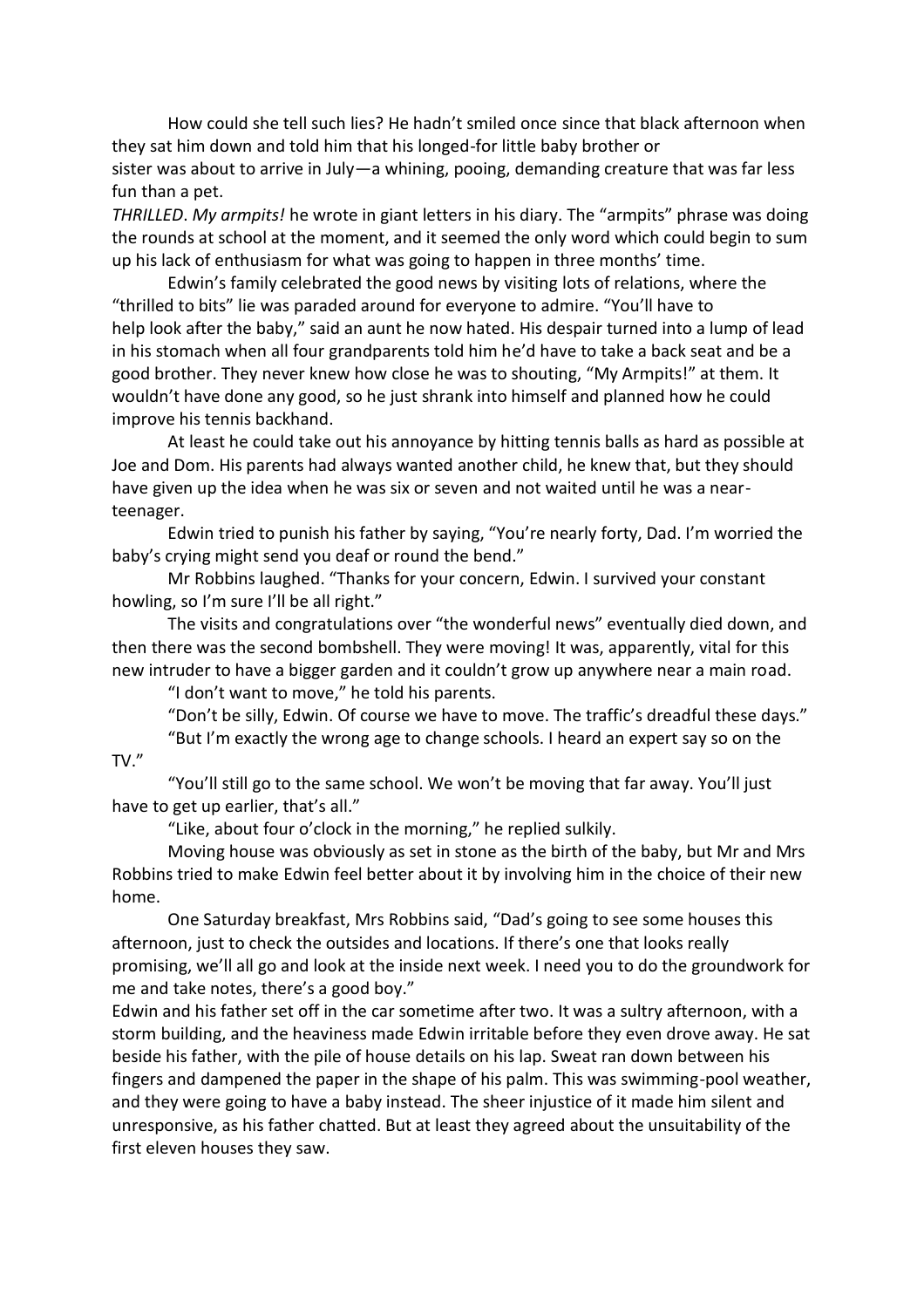"Good thing Mum wasn't with us," said Mr Robbins. "She wouldn't have appreciated all these wastes of time. Shall we just cut our losses and go home, or is number twelve worth a try?"

Edwin knew his mother was hoping for good news on the house front. "Twelfth time lucky," he said. "It's called the Beanery and it's in Duck Pond Road. I'm surprised that didn't put Mum off. It says, 'Empty for the past year. Modernization required, but will repay sensitive attention.' What does that mean, Dad?"

"It's probably a ruin and the picture's a lie. But Mum was rather taken with the details, so let's give it a whirl."

Soon they were standing outside the Beanery, not knowing what to make of it. With two or three of its neighbours, it was probably all that was left of a village from before the town expanded beyond it. As no one currently lived there, Edwin and his father had no compunction about entering the wild garden and peering through the windows.

"I wonder," said Mr Robbins when they went around the back, "if… Yes, it is. That's lucky."

The padlock on the back door came away in his hand. Well, it gave, after he had twisted it for a bit, and, with no feelings of guilt at all, they went inside.

"I like what I see," said Mr Robbins as soon as they entered the kitchen, with its redtiled floor and a chunky beam across the centre of the ceiling. "It has what they call 'potential', wouldn't you say? I can feel myself getting excited, Edwin, and that hasn't happened with any of the other houses."

They went round checking what they could see against their printed details. The floorplan turned out to be nowhere as neat as the details suggested, and Edwin had to admit that there was the possibility of fun in a house with two staircases and cupboards in unexpected places.

Mr Robbins paced up and down checking measurements, which Edwin had to write down in a notebook, and he looked all over for traces of rot and woodworm. From time to time he yelped. Edwin thought this was probably a dangerous sign. When Mr Robbins decided on a second tour, yelps still included, Edwin stayed behind in the brightest of the downstairs rooms, writing his own comments to show his mother later. No furniture had been left by the last owner, but Edwin found a comfortable seat on the broad stone hearth.

Leaning his back against the edge of the fireplace, which was made of three more blocks of the same stone, he settled his behind into a shallow dip and made a few inexpert drawings with arrows and labels. As he sat there sketching and writing, a slight fall of soot from the chimney made him start. He looked into the deep grate. It still contained the remains of the last fire lit there, some charred logs and a handful of sheets of paper. What could these sheets of paper tell him about the last owners, he wondered and dislodged one of them with his pen. It had printing on it and was probably no more than a year-old newspaper. Curiosity made him cast his eye over it, all the same, and it turned out to be a series of advertisements, or parts of advertisements, with the charring from the fire obliterating much of what had been written.

*Has proved spectacularly useful in locating those who are suspected of being lost in the mists of time*, he read.

What an odd thing to write.

*Green scabs peel themselves off, apologize and vanish in minutes.*

That was even odder. He couldn't make out the name of the product, but who on earth would need to buy it?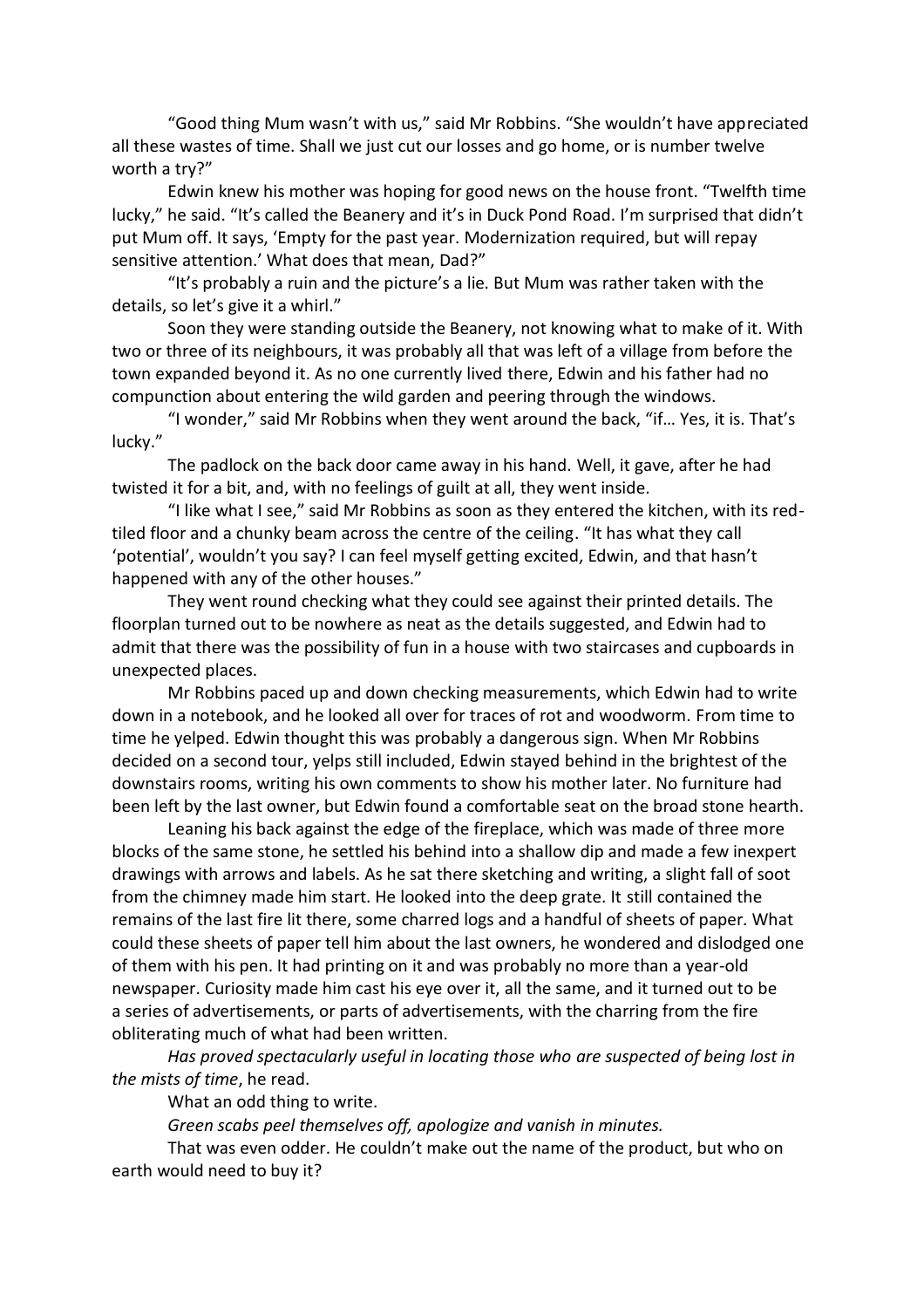Then there were some "personals".

*If you encounter my brother, please tell him that we have forgiven the fizzing warts.* Edwin laughed. He liked magazines like this, with spoof stories and joke

advertisements. He turned to the corner of the page where you could read about *Pen Pals of every taste, shape and length of nose*.

*I'd like a pen pal*, he thought. *One I don't have to write to in French, though. That's too much like hard work.*

He set about finding a new imaginary friend, from the brief list that had not gone up in flames. One description in particular caught his eye:

*Young creature just learning the ways and how to make up his own mind, seeks equally positive youngster not put off by other family members with revolting habits. They are of that kind, but I'm not allowed to say too much. If all you have to do in the evenings is listen to your own animated thoughts, then drop me a line. Replies may be placed in a convenient chimney and will be responded to unless they fall into the wrong hands. In which case, look out, because I can't be held responsible. Your new friend, perhaps,*

*L Ghules*

Edwin chuckled and tore a sheet of paper from his notebook. On it, he wrote:

*Dear L Ghules, My name is Edwin and I am twelve years old. I would have liked a swimming pool, but I am going to take delivery of a baby instead. My current best friends have stopped being sympathetic. It would be very nice to have a new friend when I have got fed up with being a slave. My parents think I am thrilled to bits, but little do they know. I could tell you what I really think, if you like, and you could do the same.*

He folded the piece of paper and held it out over the remains of the fire, directly underneath the chimney, meaning to throw it away with the other rubbish. Before he could let go of it, there was a whooshing sound and a brief tug on his fingers. The smile on his face disappeared in an instant, as the piece of paper shot upwards, followed by the distinct sound of machinery—*click*, then *ping*.

Edwin jumped back, and felt absolutely no temptation to look up the chimney to see where the message had gone and why. His brain said it was an unusual air current, probably, but it also said *Get out of there, before anything worse happens*, and so that is what he did.

Well, events took their natural course after that

The baby arrived on time and was called Mandoline. Edwin absolutely refused to say the name in anything but a mutter. Whatever had possessed his mother to call her longedfor second child after a musical instrument? And they didn't buy the Beanery. The "modernization required", they decided, was far too much trouble, so they settled for a larger house in Grindling Close, a new development a few miles away. It had the big garden his parents wanted and a large, open fireplace in the lounge, over which Mandoline was going to hang her first ever Christmas stocking.